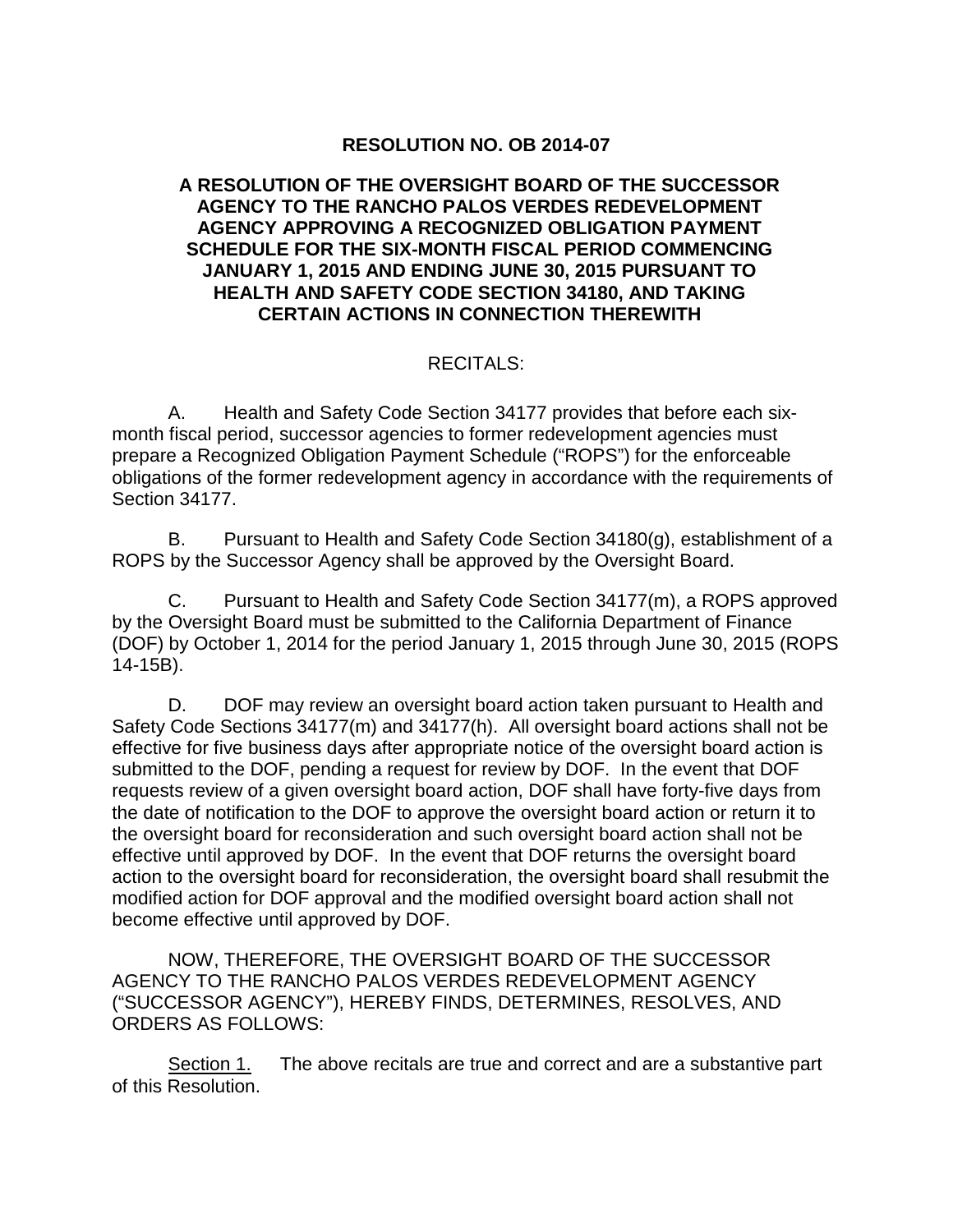Section 2. This Resolution is adopted pursuant to Health and Safety Code Section 34180(g).

The Oversight Board hereby approves the ROPS 14-15B as Section 3. presented in the attached Exhibit A; and hereby directs the staff of the Successor Agency to post the ROPS 14-15B on the Successor Agency's Internet website (being a page on the Internet website of the City of Rancho Palos Verdes); and submit the ROPS 14-15B to the County Auditor-Controller and State Controller's Office ("SCO") and to the DOF, together with a copy of this Resolution and the telephone number and email contact information for the Finance Officer of the Successor Agency, the official designated by the Oversight Board to whom DOF may make a request for review in connection with ROPS. Unless the County Auditor-Controller, the SCO, or DOF directs otherwise, such submittal may be by mail or electronic means, and a notification providing the Internet website location of the posted documents will suffice.

The officers of the Oversight Board and the staff of the Successor Section 4. Agency are hereby authorized and directed, jointly and severally, to do any and all things which they may deem necessary or advisable to effectuate this Resolution.

PASSED AND ADOPTED this 24th day of September, 2014.

Chair of the Oversynt Board for the<br>Successor Agency to the<br>Kandre Palos Verdes Redevelopment<br>Agency, Stefan Wolowica

ATTEST: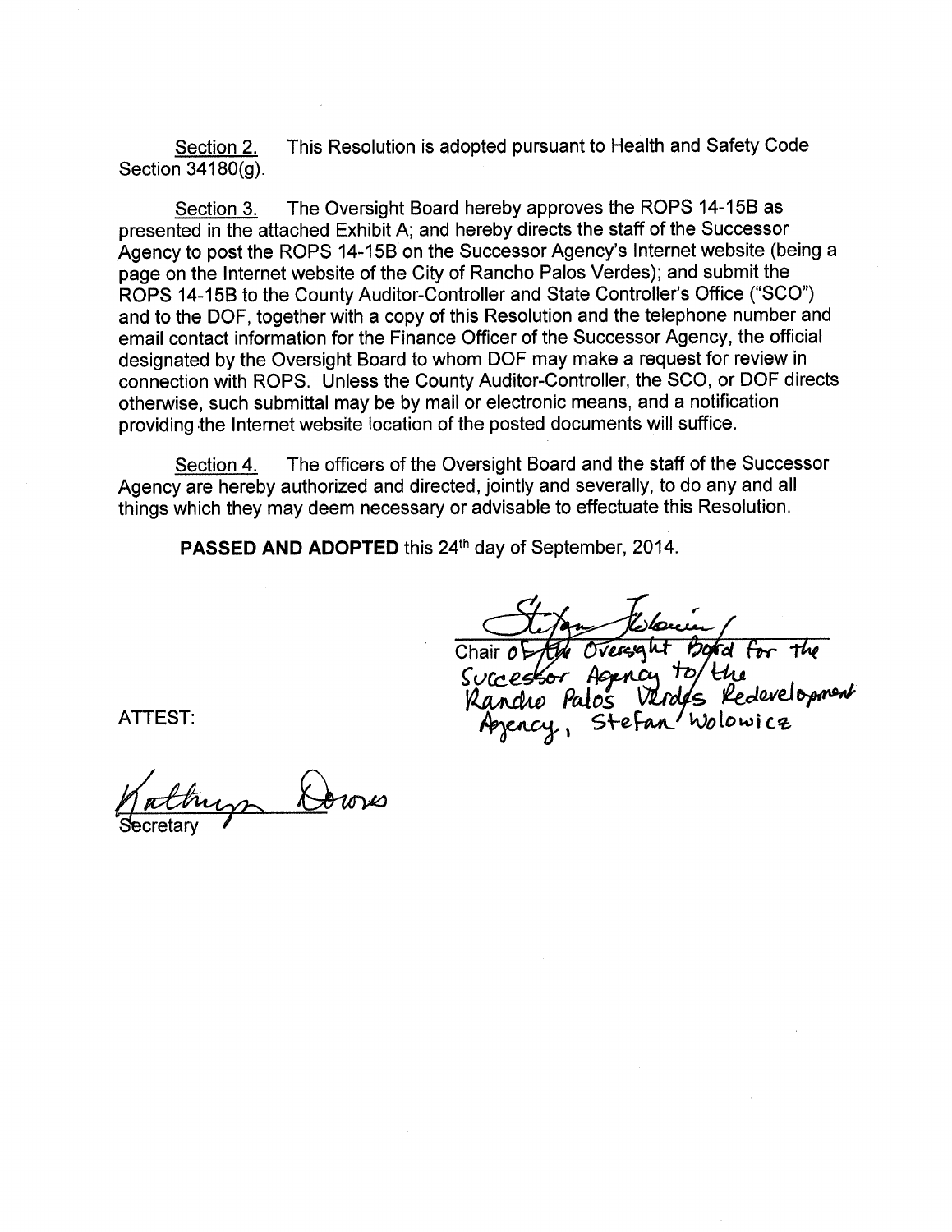# **EXHIBIT A**

### **SUCCESSOR AGENCY TO THE RANCHO PALOS VERDES REDEVELOPMENT AGENCY RECOGNIZED OBLIGATION PAYMENT SCHEDULE (January 1, 2015 through June 30,2015)**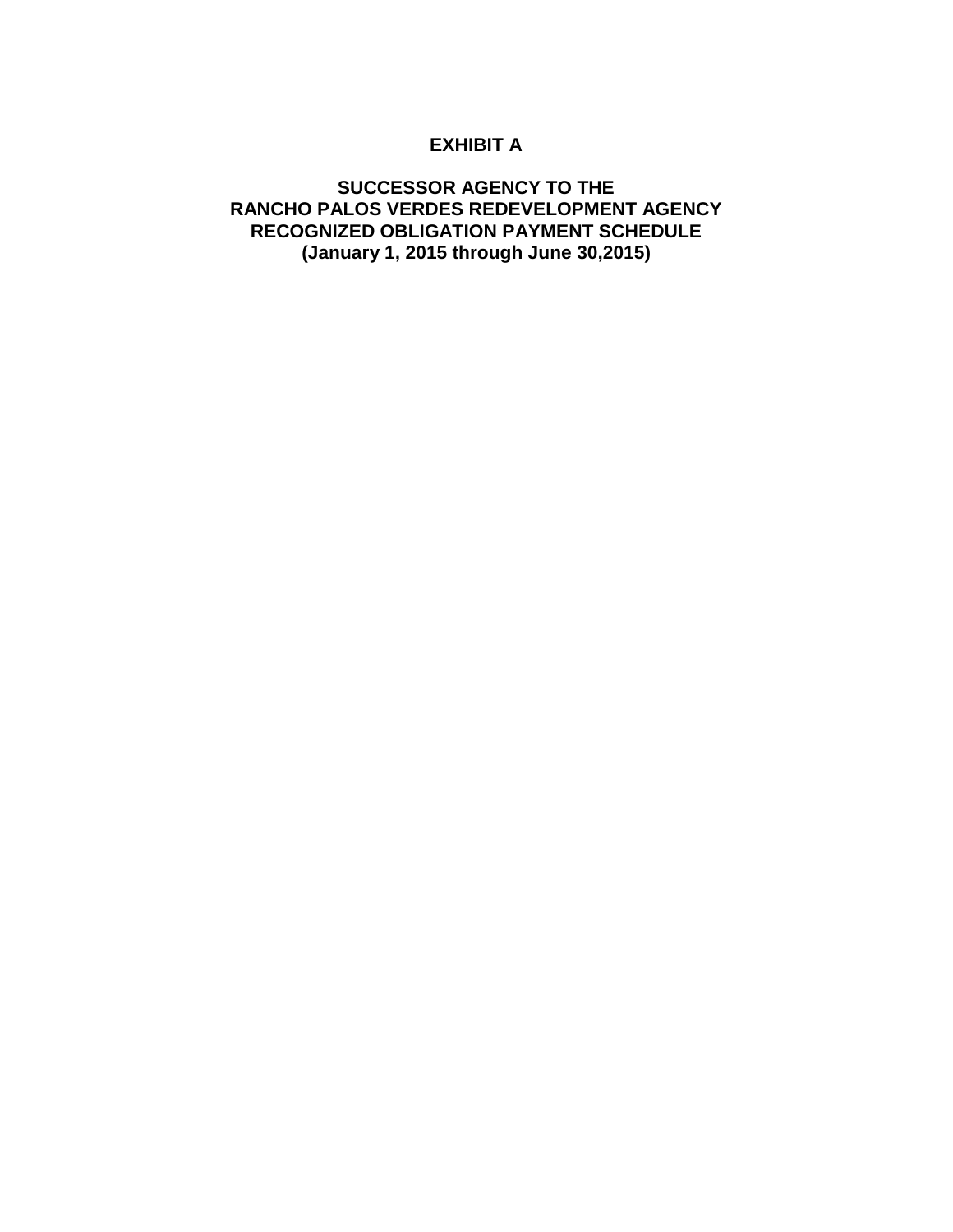Exhibit A<br>ROPS14-15B, Page 1

| le (ROPS 14-15B) - Summar<br>. Daymont Cohomic .   | Filed for the lamian: 1 2015 through line 30 2015 Period |
|----------------------------------------------------|----------------------------------------------------------|
| i<br>Dinama<br>Dinama<br>֧֧֢֛֓֕<br>.<br>התווח הם ה |                                                          |

| 4:25.25.2:5                        |  |
|------------------------------------|--|
|                                    |  |
| אומה הוהם 20 חולה ספיות            |  |
|                                    |  |
|                                    |  |
|                                    |  |
|                                    |  |
|                                    |  |
|                                    |  |
| Eiled tor the lamings of OO1E that |  |
|                                    |  |
|                                    |  |
|                                    |  |
|                                    |  |
|                                    |  |
|                                    |  |
|                                    |  |
|                                    |  |
|                                    |  |
|                                    |  |
|                                    |  |
| 5<br>2<br>2<br>2<br>2              |  |
|                                    |  |
|                                    |  |
|                                    |  |
|                                    |  |
|                                    |  |
|                                    |  |
|                                    |  |
|                                    |  |
|                                    |  |
|                                    |  |
|                                    |  |
|                                    |  |
|                                    |  |
|                                    |  |

| Ĩ<br>Name of Successor Agency | Rancho Palos Verde<br> <br> <br> |
|-------------------------------|----------------------------------|
| Name of County:               | ienes                            |
|                               |                                  |

|    | <b>Current Period Requested Funding for Outstanding Debt or Obligation</b>                                             | Six-Month Total |
|----|------------------------------------------------------------------------------------------------------------------------|-----------------|
| ⋖  | Funded with Non-Redevelopment Property Tax Trust Fund (RPTTF) Funding<br>Enforceable Obligations I<br>Sources (B+C+D): | 24,878          |
| മ  | Bond Proceeds Funding (ROPS Detail)                                                                                    |                 |
| ပ  | Reserve Balance Funding (ROPS Detail)                                                                                  |                 |
|    | Detail)<br>Other Funding (ROPS                                                                                         | 24,878          |
| ш  | Funded with RPTTF Funding (F+G):<br>Enforceable Obligations                                                            | 197,755         |
| ц. | Non-Administrative Costs (ROPS Detail)                                                                                 | 172,633         |
| ပ  | Administrative Costs (ROPS Detail)                                                                                     | 25,122          |
| I  | Current Period Enforceable Obligations (A+E):                                                                          | 222,633         |
|    | Prior Period Adjustment to Current Period RPTTF Requested Funding<br>Successor Agency Self-Reported                    |                 |
|    | Enforceable Obligations funded with RPTTF (E):                                                                         | 197,755         |
|    | Less Prior Period Adjustment (Report of Prior Period Adjustments Column S)                                             |                 |
| ×  | RPTTF Requested Funding (I-J)<br><b>Adjusted Current Period</b>                                                        | 197,755         |
|    | County Auditor Controller Reported Prior Period Adjustment to Current Period RPTTF Requested Funding                   |                 |
|    | Enforceable Obligations funded with RPTTF (E):                                                                         | 197,755         |
| Ξ  | Less Prior Period Adjustment (Report of Prior Period Adjustments Column AA)                                            |                 |
| z  | RPTTF Requested Funding (L-M)<br><b>Adjusted Current Period</b>                                                        | 197.755         |

 $\overline{\phantom{a}}$ 

Certification of Oversight Board Chairman:<br>Pursuant to Section 34177 (m) of the Health and Safety code, I<br>hereby certify that the above is a true and accurate Recognized<br>Obligation Payment Schedule for the above named agen

4-24-14 Date Title STEEAN MOLDWICZ Signature Name  $\overline{\mathbf{e}}$ 

CHAIRMAN

STEFAN WOLDWICZ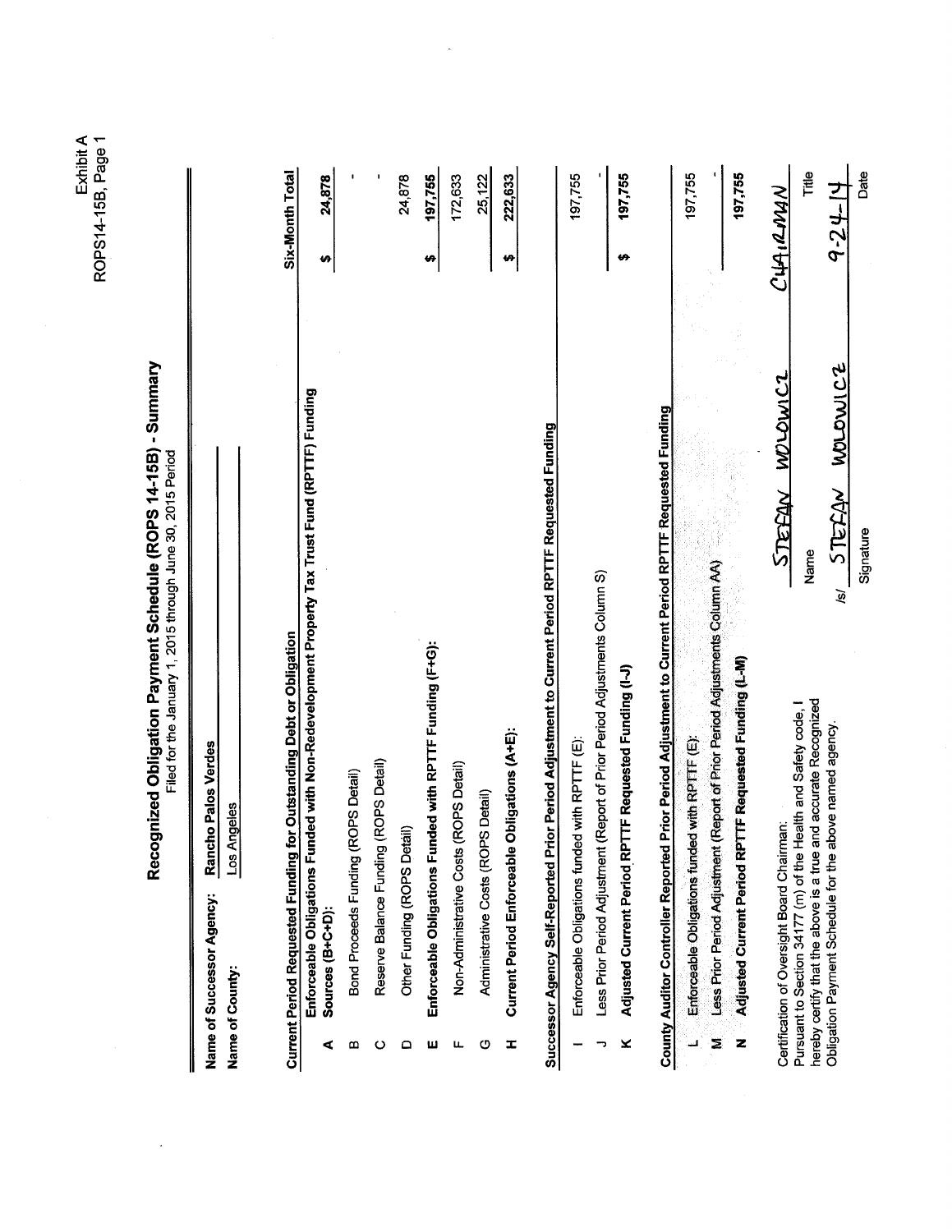#### **Recognized Obligation Payment Schedule (ROPS 14-15B) - ROPS Detail January 1, 2015 through June 30, 2015**

(Report Amounts in Whole Dollars)

|        | в                                               | C                                         | D                     | Е                                                                |                                                                         | G                                                                                                                                  | н                   |                                                   |
|--------|-------------------------------------------------|-------------------------------------------|-----------------------|------------------------------------------------------------------|-------------------------------------------------------------------------|------------------------------------------------------------------------------------------------------------------------------------|---------------------|---------------------------------------------------|
| Item # | <b>Project Name / Debt Obligation</b>           | <b>Obligation Type</b>                    | <b>Execution Date</b> | Contract/Agreement Contract/Agreement<br><b>Termination Date</b> | Payee                                                                   | <b>Description/Project Scope</b>                                                                                                   | <b>Project Area</b> | Total<br><b>Outstanding Debt</b><br>or Obligation |
|        | 1997 Tax Increment Bond                         | Bonds Issued On or                        | 12/2/1997             | 12/2/2027                                                        | County of Los Angeles                                                   | Restructured debt to abate active                                                                                                  | Project Area 1      | $\mathfrak{L}$<br>16,827,185<br>4,655,000         |
|        | 21997 Deferred Interest Debt                    | City/County Loans<br>On or Before 6/27/11 | 11/1/1997             | 12/2/2027                                                        | County of Los Angeles                                                   | Accrued interest on original debt to<br>abate active landslides in the Project<br>Area                                             | Project Area 1      |                                                   |
|        | 3 Consolidated Loan from City                   | City/County Loans<br>On or Before 6/27/11 | 12/1/2003             | 11/27/2034                                                       | City of Rancho Palos<br>Verdes                                          | Loan from City to abate active<br>landslides in the Project Area                                                                   | Project Area 1      | 12,102,385                                        |
|        | <b>Abalone Cove Property</b><br>Assessment      | <b>Miscellaneous</b>                      | 1/1/2014              | 6/30/2014                                                        | Abalone Cove Landslide<br><b>Abatement District</b>                     | Property assessment for parcels<br>owned by Agency                                                                                 | Project Area 1      | 8,200                                             |
|        | <b>5</b> Klondike Canyon Property<br>Assessment | Miscellaneous                             | 1/1/2014              | 6/30/2014                                                        | Klondike Canyon Landslide<br><b>Abatement District</b>                  | Property assessment for parcels<br>owned by Agency                                                                                 | Project Area 1      | 11,600                                            |
|        | 6 AMCAL Affordable Housing Project              | <b>Miscellaneous</b>                      | 3/20/2009             | 12/18/2065                                                       | <b>City of Rancho Palos</b><br><b>Verdes Affordable Housing</b><br>Fund | Loan to RDA Housing Fund that was<br>then loaned to AMCAL to fund project<br>construction costs                                    | IN/A                |                                                   |
|        | <b>7</b> Administration                         | <b>Admin Costs</b>                        | 1/1/2014              | 6/30/2014                                                        | Various                                                                 | Administrative costs related to<br>dissolution activities (staffing, legal,<br>insurance, supplies, building &<br>equipment, etc.) | N/A                 | 50,000                                            |
|        | 8 County Deferral of Tax Increment              | <b>Miscellaneous</b>                      | 11/1/1997             | 11/27/2034                                                       | <b>County of Los Angeles</b>                                            | County deferral of tax increment it<br>would otherwise receive pursuant to a<br>Settlement Agreement                               | N/A                 |                                                   |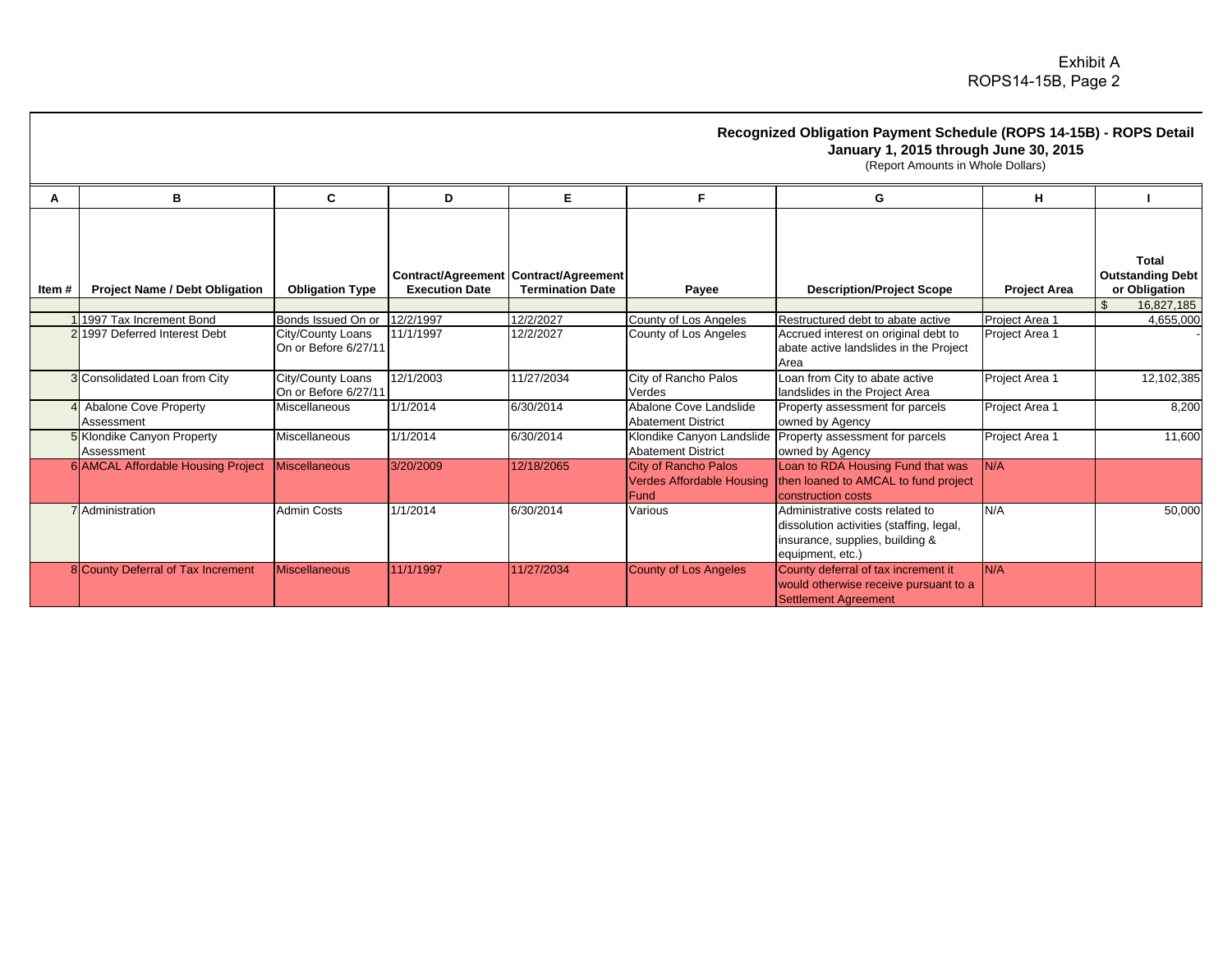| A            | B                                          | J              | K                    | L                                                        | M                     | N                     | $\mathbf{o}$        | P                         |
|--------------|--------------------------------------------|----------------|----------------------|----------------------------------------------------------|-----------------------|-----------------------|---------------------|---------------------------|
|              |                                            |                |                      |                                                          | <b>Funding Source</b> |                       |                     |                           |
|              |                                            |                |                      | Non-Redevelopment Property Tax Trust Fund<br>(Non-RPTTF) |                       |                       | <b>RPTTF</b>        |                           |
| Item#        | <b>Project Name / Debt Obligation</b>      | <b>Retired</b> | <b>Bond Proceeds</b> | Reserve<br><b>Balance</b>                                | <b>Other Funds</b>    | <b>Non-Admin</b>      | <b>Admin</b>        | <b>Six-Month Total</b>    |
|              |                                            |                | $\mathfrak{S}$       | $\mathbb{S}$                                             | \$<br>24,878          | $\sqrt{3}$<br>172,633 | $\bullet$<br>25,122 | $\mathfrak{S}$<br>222,633 |
|              | 1 1997 Tax Increment Bond                  | N              |                      |                                                          |                       | 116,375               |                     | 116,375                   |
|              | 2 1997 Deferred Interest Debt              | N              |                      |                                                          |                       |                       |                     |                           |
|              | 3 Consolidated Loan from City              | N              |                      |                                                          |                       | 36,458                |                     | 36,458                    |
| $\mathbf{4}$ | <b>Abalone Cove Property</b><br>Assessment | N              |                      |                                                          |                       | 8,200                 |                     | 8,200                     |
|              | 5 Klondike Canyon Property<br>Assessment   | N              |                      |                                                          |                       | 11,600                |                     | 11,600                    |
|              | 6 AMCAL Affordable Housing Project         | $\overline{N}$ |                      |                                                          |                       |                       |                     |                           |
|              | 7 Administration                           | N              |                      |                                                          | 24,878                |                       | 25,122              | 50,000                    |
|              | 8 County Deferral of Tax Increment         | $\mathsf{N}$   |                      |                                                          |                       |                       |                     |                           |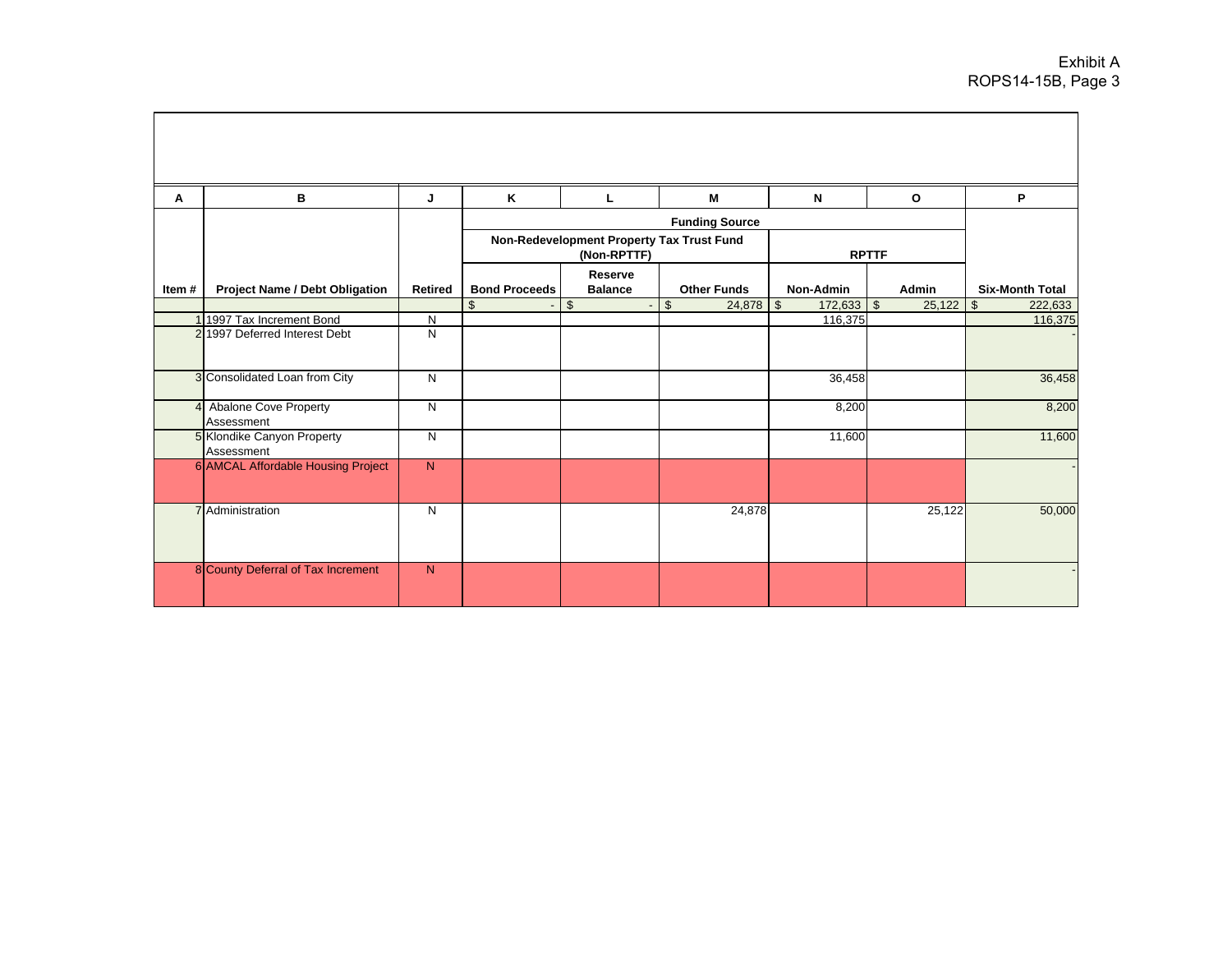#### **Recognized Obligation Payment Schedule (ROPS 14-15B) - Report of Cash Balances**

(Report Amounts in Whole Dollars)

|                | Pursuant to Health and Safety Code section 34177 (I), Redevelopment Property Tax Trust Fund (RPTTF) may be listed as a source of payment on the ROPS, but only to the extent no other funding source is available |                                                 |                         |                                                                                            |                                                                                                         |                  |                           |                                                                                                                                       |
|----------------|-------------------------------------------------------------------------------------------------------------------------------------------------------------------------------------------------------------------|-------------------------------------------------|-------------------------|--------------------------------------------------------------------------------------------|---------------------------------------------------------------------------------------------------------|------------------|---------------------------|---------------------------------------------------------------------------------------------------------------------------------------|
|                | or when payment from property tax revenues is required by an enforceable obligation. For tips on how to complete the Report of Cash Balances Form, seehttps://rad.dof.ca.gov/rad-                                 |                                                 |                         |                                                                                            |                                                                                                         |                  |                           |                                                                                                                                       |
|                | sa/pdf/Cash Balance Agency Tips Sheet.pdf.                                                                                                                                                                        |                                                 |                         |                                                                                            |                                                                                                         |                  |                           |                                                                                                                                       |
| $\mathbf{A}$   | в                                                                                                                                                                                                                 | C                                               | D                       | E.                                                                                         | F                                                                                                       | G                | н                         |                                                                                                                                       |
|                |                                                                                                                                                                                                                   |                                                 |                         | <b>Fund Sources</b>                                                                        |                                                                                                         |                  |                           |                                                                                                                                       |
|                |                                                                                                                                                                                                                   |                                                 | <b>Bond Proceeds</b>    |                                                                                            | <b>Reserve Balance</b>                                                                                  | Other            | <b>RPTTF</b>              |                                                                                                                                       |
|                | <b>Cash Balance Information by ROPS Period</b>                                                                                                                                                                    | <b>Bonds Issued</b><br>on or before<br>12/31/10 | on or after<br>01/01/11 | <b>Prior ROPS</b><br>period balances<br>Bonds Issued and DDR RPTTF<br>balances<br>retained | <b>Prior ROPS</b><br><b>RPTTF</b><br>distributed as<br>reserve for<br>future period(s)   Interest, Etc. | Rent,<br>Grants, | Non-Admin<br>and<br>Admin | <b>Comments</b>                                                                                                                       |
|                | ROPS 13-14B Actuals (01/01/14 - 06/30/14)                                                                                                                                                                         |                                                 |                         |                                                                                            |                                                                                                         |                  |                           |                                                                                                                                       |
|                | 1 Beginning Available Cash Balance (Actual 01/01/14)                                                                                                                                                              |                                                 |                         |                                                                                            |                                                                                                         | 114,716          | 190,539                   |                                                                                                                                       |
|                | 2 Revenue/Income (Actual 06/30/14)<br>RPTTF amounts should tie to the ROPS 13-14B distribution from the<br>County Auditor-Controller during January 2014                                                          |                                                 |                         |                                                                                            |                                                                                                         | 25,420           | 70,220                    |                                                                                                                                       |
|                | 3 Expenditures for ROPS 13-14B Enforceable Obligations (Actual<br>06/30/14)<br>RPTTF amounts, H3 plus H4 should equal total reported actual<br>expenditures in the Report of PPA, Columns L and Q                 |                                                 |                         |                                                                                            |                                                                                                         | 54,187           |                           |                                                                                                                                       |
|                | 4 Retention of Available Cash Balance (Actual 06/30/14)<br>RPTTF amount retained should only include the amounts distributed for<br>debt service reserve(s) approved in ROPS 13-14B                               |                                                 |                         |                                                                                            |                                                                                                         |                  |                           |                                                                                                                                       |
|                | 5  ROPS 13-14B RPTTF Prior Period Adjustment<br>RPTTF amount should tie to the self-reported ROPS 13-14B PPA in the<br>Report of PPA, Column S                                                                    |                                                 |                         | No entry required                                                                          |                                                                                                         |                  |                           |                                                                                                                                       |
|                | 6 Ending Actual Available Cash Balance<br>C to G = $(1 + 2 - 3 - 4)$ , H = $(1 + 2 - 3 - 4 - 5)$                                                                                                                  |                                                 |                         |                                                                                            |                                                                                                         | 85,949           | 260,759                   |                                                                                                                                       |
|                | ROPS 14-15A Estimate (07/01/14 - 12/31/14)                                                                                                                                                                        |                                                 |                         |                                                                                            |                                                                                                         |                  |                           |                                                                                                                                       |
| $\overline{7}$ | Beginning Available Cash Balance (Actual 07/01/14)<br>$(C, D, E, G = 4 + 6, F = H4 + F4 + F6, and H = 5 + 6)$                                                                                                     |                                                 |                         |                                                                                            |                                                                                                         | 85,949           | 260,759                   |                                                                                                                                       |
|                | 8 Revenue/Income (Estimate 12/31/14)<br>RPTTF amounts should tie to the ROPS 14-15A distribution from the<br>County Auditor-Controller during June 2014                                                           |                                                 |                         |                                                                                            |                                                                                                         | 25,402           |                           | Col $G =$ monthly receipts of \$4,167 for note<br>receivable installments; plus \$400 estimated<br>182,144 interest earnings on cash. |
|                | 9 Expenditures for ROPS 14-15A Enforceable Obligations (Estimate<br>12/31/14                                                                                                                                      |                                                 |                         |                                                                                            |                                                                                                         | 86,458           | 275,250                   |                                                                                                                                       |
|                | 10 Retention of Available Cash Balance (Estimate 12/31/14)<br>RPTTF amount retained should only include the amount distributed for<br>debt service reserve(s) approved in ROPS 14-15A                             |                                                 |                         |                                                                                            |                                                                                                         |                  |                           |                                                                                                                                       |
|                | 11 Ending Estimated Available Cash Balance (7 + 8 - 9 -10)                                                                                                                                                        |                                                 |                         |                                                                                            |                                                                                                         | 24,893           | 167,653                   |                                                                                                                                       |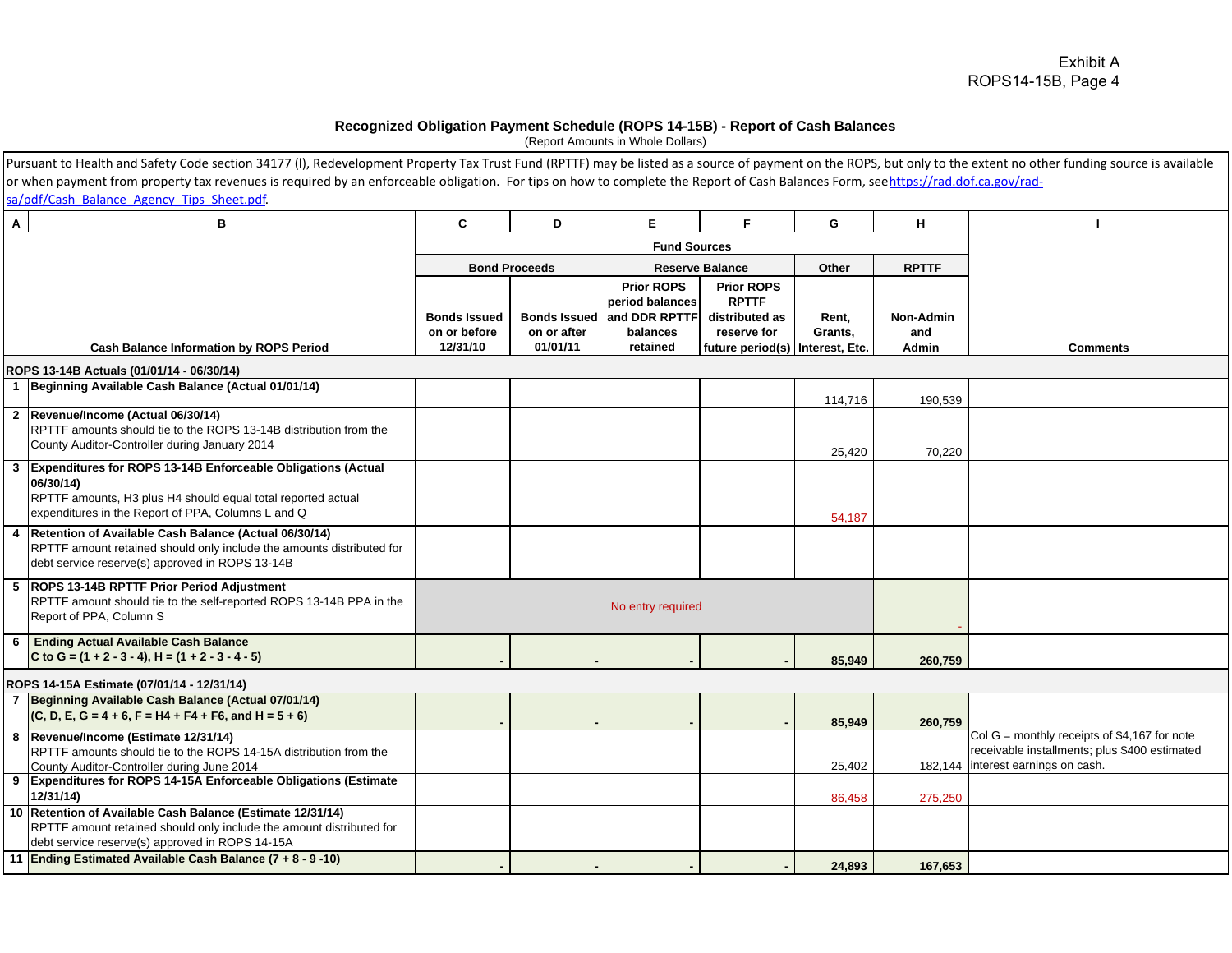#### **Recognized Obligation Payment Sched**

Reported for the ROPS 13-14B (January 1, 2014 through June (Report A

| А     | в                                          | C          | D                    | E.                     | E                             | G                          | H                  |            | J                                                                                                   | ĸ                                          |              | M                                                                       | N                     |
|-------|--------------------------------------------|------------|----------------------|------------------------|-------------------------------|----------------------------|--------------------|------------|-----------------------------------------------------------------------------------------------------|--------------------------------------------|--------------|-------------------------------------------------------------------------|-----------------------|
|       |                                            |            |                      |                        | <b>Non-RPTTF Expenditures</b> |                            |                    |            |                                                                                                     |                                            |              |                                                                         | <b>RPTTF Expendit</b> |
|       |                                            |            | <b>Bond Proceeds</b> | <b>Reserve Balance</b> |                               |                            | <b>Other Funds</b> |            |                                                                                                     | Non-Admin                                  |              |                                                                         |                       |
| Item# | <b>Project Name / Debt</b><br>Obligation   | Authorized | Actual               | Authorized             | Actual                        | Authorized                 | Actual             | Authorized | Available<br><b>RPTTF</b><br>(ROPS 13-14B)<br>distributed + all other<br>available as of<br>01/1/14 | Net Lesser of<br>Authorized /<br>Available | Actual       | <b>Difference</b><br>(If K is less than L<br>the difference is<br>zero) | Authorized            |
|       |                                            | ፍ          | $\mathbb{S}$         | $\mathfrak{L}$         | $\mathfrak s$                 | 76,634 \$<br>$\mathcal{F}$ | $54,187$ \$        | 104,668 \$ | 262,481                                                                                             | $104,668$ \$<br>$\overline{\phantom{a}}$   | $120,250$ \$ |                                                                         | $\mathcal{L}$         |
|       | 1997 Tax Increment Bond                    |            |                      |                        |                               | 15,582                     |                    | 104,668    | 262,481                                                                                             | 104,668                                    | 120,250      |                                                                         |                       |
|       | 2 1997 Deferred Interest                   |            |                      |                        |                               |                            |                    |            |                                                                                                     |                                            |              |                                                                         |                       |
|       | 3 Consolidated Loan from                   |            |                      |                        |                               |                            |                    |            |                                                                                                     |                                            |              |                                                                         |                       |
|       | <b>Abalone Cove Property</b><br>Assessment |            |                      |                        |                               | 7,584                      | 7,584              |            |                                                                                                     |                                            |              |                                                                         |                       |
|       | 5 Klondike Canyon Property<br>Assessment   |            |                      |                        |                               | 10,968                     | 10,968             |            |                                                                                                     |                                            |              |                                                                         |                       |
|       | 6   AMCAL Affordable Housing<br>Project    |            |                      |                        |                               |                            |                    |            |                                                                                                     |                                            |              |                                                                         |                       |
|       |                                            |            |                      |                        |                               |                            |                    |            |                                                                                                     |                                            |              |                                                                         |                       |
|       | Administration<br>County Deferral of Tax   |            |                      |                        |                               | 42,500                     | 35,635             |            |                                                                                                     |                                            |              |                                                                         |                       |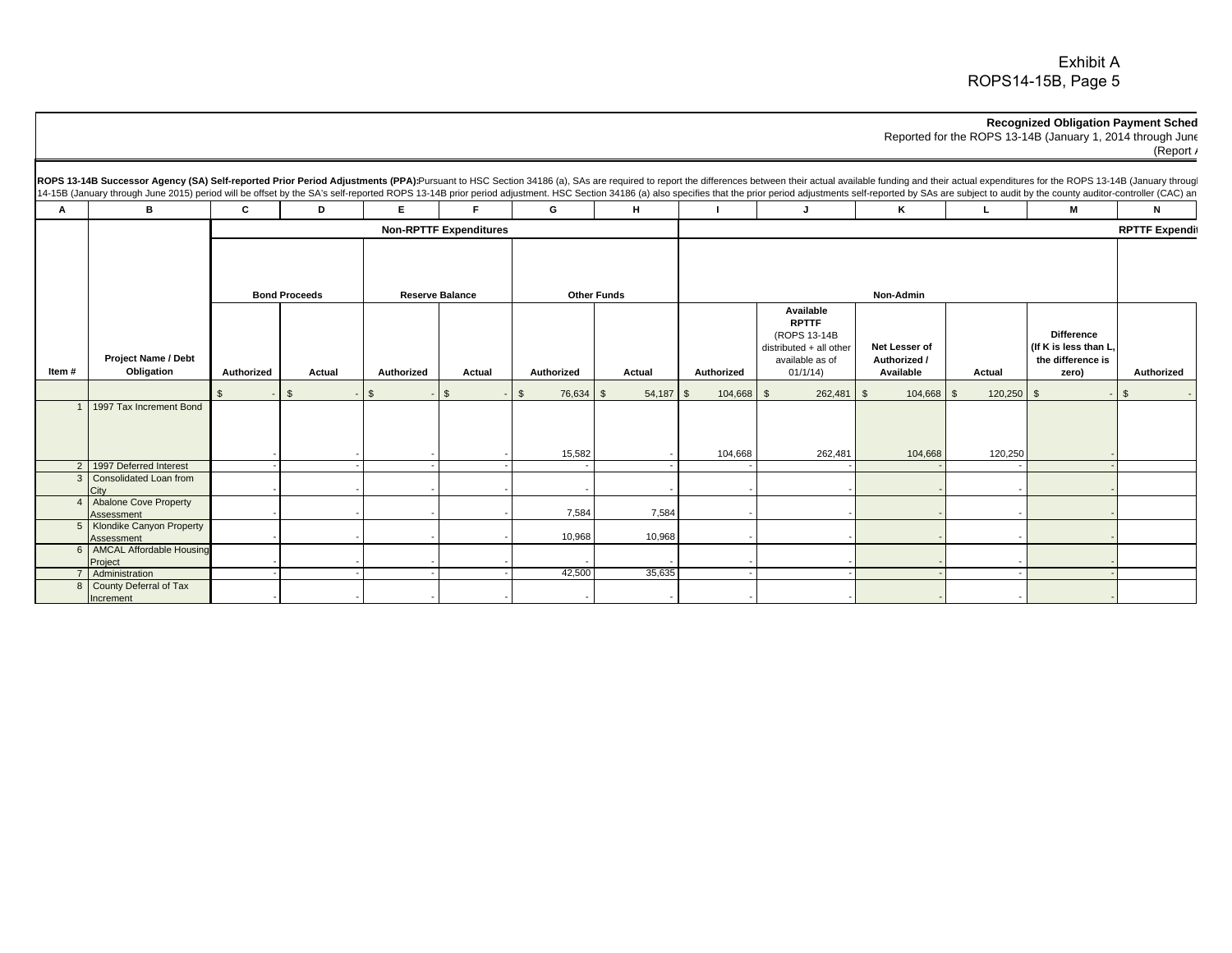|                     | ROPS 13-14 June 2014) period. The amount of Redevelopment Property Tax Trust Fund (RPTTF) approved for the ROP<br>14-15B (Jand the State Controlle |                                            |        |                                                                                                           |                                                                                                              |                                                                                                                                                                                             |
|---------------------|----------------------------------------------------------------------------------------------------------------------------------------------------|--------------------------------------------|--------|-----------------------------------------------------------------------------------------------------------|--------------------------------------------------------------------------------------------------------------|---------------------------------------------------------------------------------------------------------------------------------------------------------------------------------------------|
| A                   | O                                                                                                                                                  | P                                          | Q      | R                                                                                                         | s                                                                                                            | T.                                                                                                                                                                                          |
|                     | tures                                                                                                                                              |                                            |        |                                                                                                           |                                                                                                              |                                                                                                                                                                                             |
|                     |                                                                                                                                                    | Admin                                      |        |                                                                                                           | <b>Net SA Non-Admin</b><br>and Admin PPA<br>(Amount Used to<br>Offset ROPS 14-15B<br><b>Requested RPTTF)</b> |                                                                                                                                                                                             |
| Item #              | Available<br><b>RPTTF</b><br>(ROPS 13-14B<br>distributed + all other<br>available as of<br>01/1/14                                                 | Net Lesser of<br>Authorized /<br>Available | Actual | <b>Difference</b><br>(If total actual<br>exceeds total<br>authorized, the<br>total difference is<br>zero) | <b>Net Difference</b><br>$(M+R)$                                                                             | <b>SA Comments</b>                                                                                                                                                                          |
|                     | \$                                                                                                                                                 | $\mathfrak{s}$                             | \$     | \$                                                                                                        | \$                                                                                                           |                                                                                                                                                                                             |
| $\mathbf{1}$        |                                                                                                                                                    |                                            |        |                                                                                                           |                                                                                                              | Actual bond payment was \$120,250;<br>however, that amount was not paid<br>from RPTTF distributed to SA. It was<br>paid from RPTTF withheld by County<br>prior to distributing RPTTF to SA. |
| $\overline{2}$<br>3 |                                                                                                                                                    |                                            |        |                                                                                                           |                                                                                                              |                                                                                                                                                                                             |
|                     |                                                                                                                                                    |                                            |        |                                                                                                           |                                                                                                              |                                                                                                                                                                                             |
| $\overline{4}$      |                                                                                                                                                    |                                            |        |                                                                                                           |                                                                                                              |                                                                                                                                                                                             |
| 5                   |                                                                                                                                                    |                                            |        |                                                                                                           |                                                                                                              |                                                                                                                                                                                             |
| 6                   |                                                                                                                                                    |                                            |        |                                                                                                           |                                                                                                              |                                                                                                                                                                                             |
| $\overline{7}$      |                                                                                                                                                    |                                            |        |                                                                                                           |                                                                                                              |                                                                                                                                                                                             |
| 8                   |                                                                                                                                                    |                                            |        |                                                                                                           |                                                                                                              |                                                                                                                                                                                             |